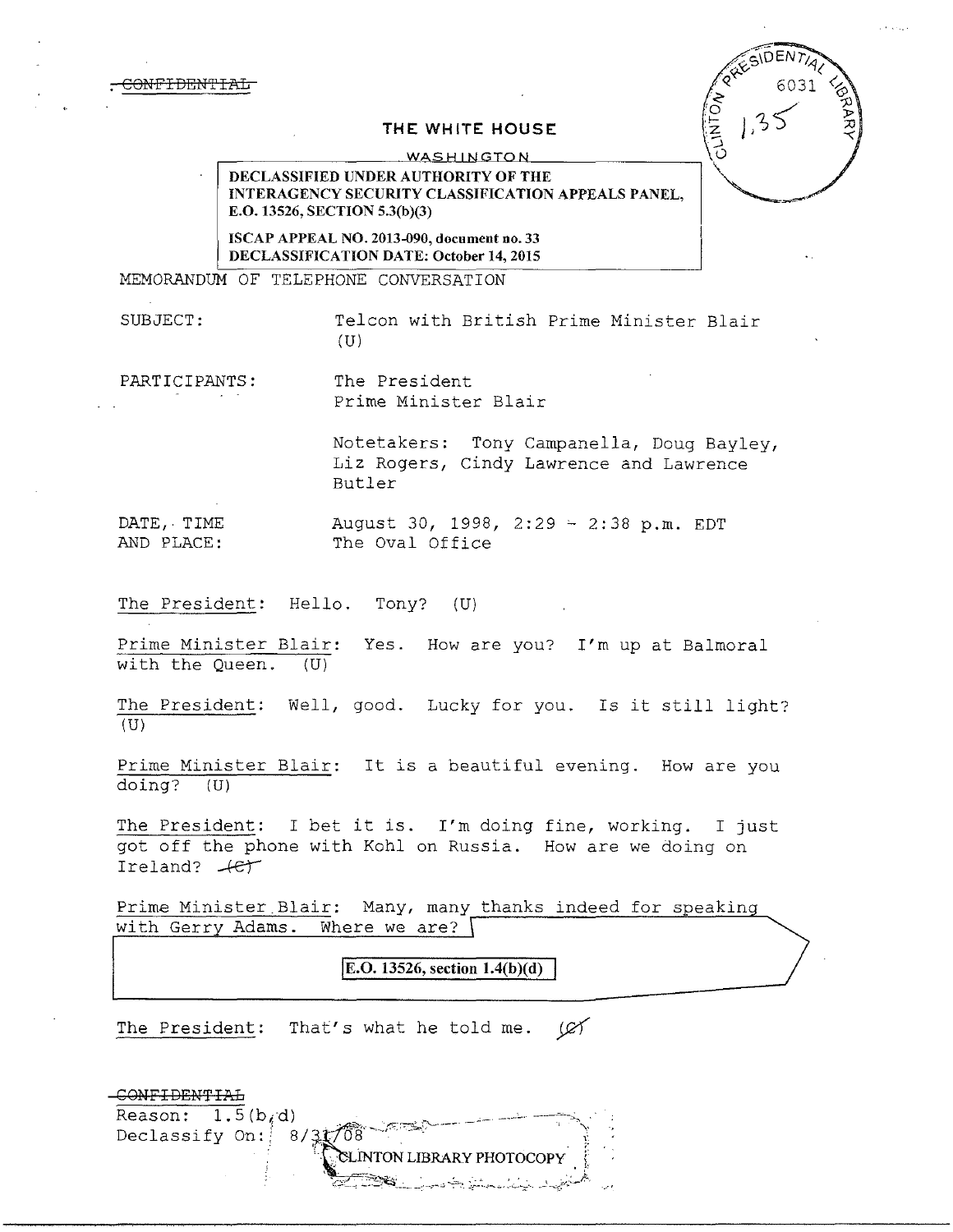Prime Minister Blair:

 $\boxed{E.O. 13526, section 1.4(b)(d)}$ 

The President: Well, you know do you think we can get them to meet next week, while I am there? (e)

Prime Minister Blair: It's possible you know. Not impossible.  $F$ 

The President: It would be huge and help me enormously here with what I am dealing with.

Prime Minister Blair: You are here on Thursday?

الخصص

The President: They could obviously do it in Belfast, or they could go to Omagh with us. It would be profoundly symbolic.  $#er$ 

Prime Minister Blair:

**IE.O. 13526, section 1.4(b)(d)** 

SLINTON LIBRARY PHOTOCOPY

CONFIDENTIAL